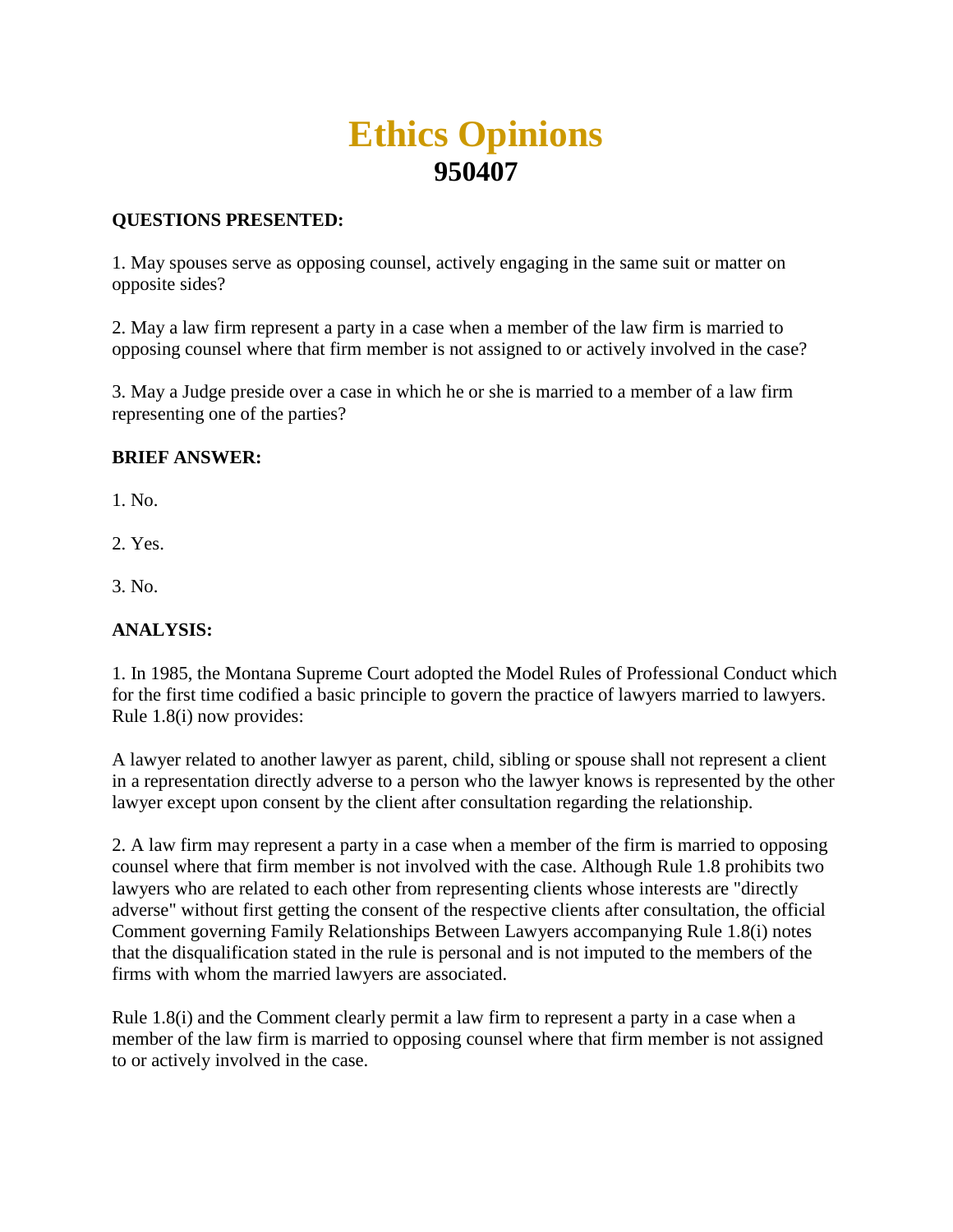Despite the guidance offered by Rule 1.8(i), a variety of concerns may still arise in certain situations. We will address two of them in this opinion. First, a financial conflict of interest may exist when an attorney will benefit financially if the spouse's firm prevails over the interests of his or her client. Second, a possibility exists that an attorney's emotional bond with his or her spouse may cause that attorney to represent a client less than zealously.

In 1975, the ABA published its first and only ethics opinion addressing the ethical obligations and restrictions governing attorneys married to each other. ABA Committee on Ethics and Professional Responsibility, Formal Op. 340 (1975). Though decided under the old Code of Professional Conduct, many of the principles discussed in ABA Opinion 340 still apply and were in fact incorporated into Rule 1.8(i). DeBroff, Stacey, "Lawyers as Lovers: How Far Should Ethical Restrictions on Dating or Married Attorneys Extend?" 1 Geo. J. Legal Ethics 433 (1987).

In that opinion, the Committee concluded in part that if a spouse has a financial or personal interest that reasonably might affect his or her ability to fully represent a client with undivided loyalty and free exercise of professional judgment, the employment must be declined. ABA Formal Op. 340. In some instances, the interest of one spouse in the other's income resulting from a particular fee may be such that professional judgment may be affected, while in other situations it may not be; the existence of such interest is a fact determination to be made in each individual case. ABA Formal Op. 340.

An example of a situation in which an attorney's professional judgment may be affected is the lawyer who finds herself defending a substantial personal injury case in which her husband is a partner in plaintiff's firm but not personally engaged in the case. She has an undeniable financial interest in seeing her husband's firm prevail because her husband would share in a large recovery. The intensity of any financial conflict of interest will depend on the facts of each case, including the size of the fee involved. To resolve this conflict, either the defense attorney should withdraw from representation or the attorney who is a partner in the plaintiff's law firm should decline his share of the partnership fees from the case. The attorneys involved must decide whether such action is necessary in light of the facts of each case.

Although the removal of any significant financial conflict of interest simplifies the inquiry, additional concern may remain regarding the zealousness of representation. For example, should a similarly situated defense attorney believe her husband's firm guilty of discovery abuses, she might hesitate to seek sanctions for fear of an adverse impact on that firm's reputation. Although problematic, such concerns do not preclude an attorney from representing a client where her husband's firm represents the opposing party. The ABA has recognized that "women are entering the [legal] profession in increasing numbers and that increasing numbers of these women are married to lawyers." ABA Formal Op. 340. The ABA has additionally refused to unduly restrict the practice of married lawyers. ABA Formal Op. 340. Since 1975, many states have addressed the ethical issues related to lawyers married to lawyers and have generally allowed husband and wife lawyers to practice independently in the same legal community with minimal restrictions.

Just as the ABA has expressly refused to assume that a lawyer married to a lawyer would necessarily by reason of that marriage relationship violate the disciplinary rules applicable to all lawyer generally, so too does this Committee refuse to make such an assumption. The nature of